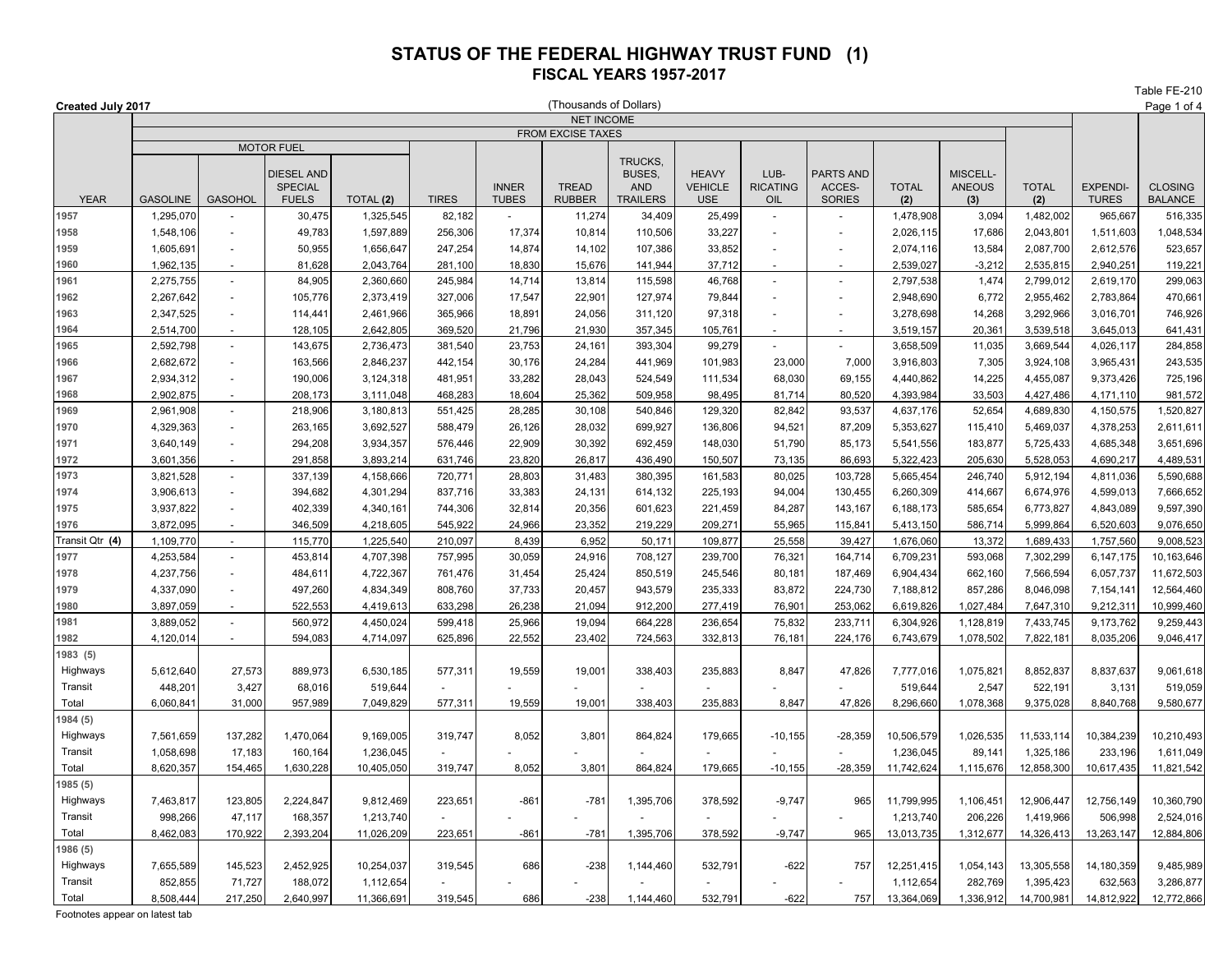|                            |                                                                  |                |                                                     |            |                       |                              |                               |                                                                 |                                              |                                |                                             |                     |                                  |                     |                                 | Table FE-210                     |
|----------------------------|------------------------------------------------------------------|----------------|-----------------------------------------------------|------------|-----------------------|------------------------------|-------------------------------|-----------------------------------------------------------------|----------------------------------------------|--------------------------------|---------------------------------------------|---------------------|----------------------------------|---------------------|---------------------------------|----------------------------------|
|                            | (Thousands of Dollars)<br>Created July 2017<br><b>NET INCOME</b> |                |                                                     |            |                       |                              |                               |                                                                 |                                              |                                |                                             |                     |                                  |                     |                                 | Page 2 of 4                      |
|                            | <b>FROM EXCISE TAXES</b>                                         |                |                                                     |            |                       |                              |                               |                                                                 |                                              |                                |                                             |                     |                                  |                     |                                 |                                  |
|                            |                                                                  |                | <b>MOTOR FUEL</b>                                   |            |                       |                              |                               |                                                                 |                                              |                                |                                             |                     |                                  |                     |                                 |                                  |
| <b>YEAR</b>                | <b>GASOLINE</b>                                                  | <b>GASOHOL</b> | <b>DIESEL AND</b><br><b>SPECIAL</b><br><b>FUELS</b> | TOTAL (2)  | <b>TIRES</b>          | <b>INNER</b><br><b>TUBES</b> | <b>TREAD</b><br><b>RUBBER</b> | <b>TRUCKS</b><br><b>BUSES.</b><br><b>AND</b><br><b>TRAILERS</b> | <b>HEAVY</b><br><b>VEHICLE</b><br><b>USE</b> | LUB-<br><b>RICATING</b><br>OIL | <b>PARTS AND</b><br>ACCES-<br><b>SORIES</b> | <b>TOTAL</b><br>(2) | MISCELL-<br><b>ANEOUS</b><br>(3) | <b>TOTAL</b><br>(2) | <b>EXPENDI-</b><br><b>TURES</b> | <b>CLOSING</b><br><b>BALANCE</b> |
| 1987 (5)                   |                                                                  |                |                                                     |            |                       |                              |                               |                                                                 |                                              |                                |                                             |                     |                                  |                     |                                 |                                  |
| Highways                   | 7,407,188                                                        | 129,786        | 2,621,398                                           | 10,158,372 | 291,669               | $-2$                         | $-84$                         | 723,731                                                         | 620,197                                      | 47                             | $-431$                                      | 11,793,498          | 933,909                          | 12,727,408          | 12,801,838                      | 9,411,559                        |
| <b>Transit</b>             | 988,133                                                          | 67,830         | 182,895                                             | 1,238,858  |                       |                              |                               |                                                                 |                                              |                                |                                             | 1,238,858           | 343,855                          | 1,582,713           | 667,534                         | 4,202,056                        |
| Total                      | 8,395,32                                                         | 197,616        | 2,804,293                                           | 11,397,230 | 291,669               | -2                           | $-84$                         | 723,731                                                         | 620,197                                      | 47                             | $-431$                                      | 13,032,356          | 1,277,764                        | 14,310,121          | 13,469,372                      | 13,613,615                       |
| 1988                       |                                                                  |                |                                                     |            |                       |                              |                               |                                                                 |                                              |                                |                                             |                     |                                  |                     |                                 |                                  |
| Highways                   | 7,933,879                                                        | 155,997        | 2,557,282                                           | 10,647,158 | 334,074               | ÷,                           |                               | 1,277,156                                                       | 581,293                                      | ÷,                             | $-3254$                                     | 12,836,427          | 808,984                          | 13,645,411          | 14,037,862                      | 9,019,108                        |
| <b>Transit</b>             | 1,016,860                                                        | 77,999         | 182,571                                             | 1,277,430  |                       |                              |                               |                                                                 |                                              |                                |                                             | 1,277,430           | 383,750                          | 1,661,180           | 695,675                         | 5,167,560                        |
| Total                      | 8,950,739                                                        | 233,996        | 2,739,853                                           | 11,924,588 | 334,074               |                              |                               | 1,277,156                                                       | 581,293                                      | $\overline{a}$                 | $-3254$                                     | 14,113,857          | 1,192,734                        | 15,306,591          | 14,733,537                      | 14,186,668                       |
| 989                        |                                                                  |                |                                                     |            |                       |                              |                               |                                                                 |                                              |                                |                                             |                     |                                  |                     |                                 |                                  |
| Highways                   | 7,996,280                                                        | 153,080        | 4,045,920                                           | 12,195,280 | 316,044               |                              |                               | 1,239,536                                                       | 608,314                                      |                                | $-716$                                      | 14,358,458          | 775,913                          | 15,134,371          | 13,602,480                      | 10,550,999                       |
| <b>Transit</b>             | 977,213                                                          | 72,407         | 219,800                                             | 1,269,420  |                       | $\sim$                       | $\overline{\phantom{a}}$      |                                                                 |                                              | $\sim$                         |                                             | 1,269,420           | 468,869                          | 1,738,289           | 848,508                         | 6,057,342                        |
| Total                      | 8,973,493                                                        | 225,487        | 4,265,720                                           | 13,464,700 | 316,044               | $\ddot{\phantom{1}}$         |                               | 1,239,536                                                       | 608,314                                      | $\sim$                         | $-716$                                      | 15,627,878          | 1,244,782                        | 16,872,660          | 14,450,988                      | 16,608,341                       |
| 990                        |                                                                  |                |                                                     |            |                       |                              |                               |                                                                 |                                              |                                |                                             |                     |                                  |                     |                                 |                                  |
| Highways                   | 7,471,796                                                        | 153,539        | 2,896,262                                           | 10,521,597 | 254,793               | L,                           | $\blacksquare$                | 1,112,260                                                       | 583,716                                      | ÷,                             | $-288$                                      | 12,472,078          | 981,071                          | 13,453,149          | 14,375,194                      | 9,628,954                        |
| <b>Transit</b>             | 1,042,273                                                        | 71,781         | 281,195                                             | 1,395,249  |                       | L,                           | $\overline{\phantom{a}}$      |                                                                 |                                              | $\sim$                         |                                             | 1,395,249           | 581,321                          | 1,976,570           | 878,953                         | 7,154,959                        |
| Total                      | 8,514,069                                                        | 225,320        | 3,177,457                                           | 11,916,846 | 254,793               |                              |                               | 1,112,260                                                       | 583,716                                      |                                | $-288$                                      | 13,867,327          | 1,562,392                        | 15,429,719          | 15,254,147                      | 16,783,913                       |
| 1991                       |                                                                  |                |                                                     |            |                       |                              |                               |                                                                 |                                              |                                |                                             |                     |                                  |                     |                                 |                                  |
| Highways                   | 9,140,468                                                        | 231,415        | 3,141,894                                           | 12,513,777 | 357,070               | ÷.                           |                               | 1,047,422                                                       | 574,926                                      |                                | 515                                         | 14,493,710          | 809,773                          | 15,303,484          | 14,686,495                      | 10,245,943                       |
| <b>Transit</b>             | 1,882,164                                                        | 146,759        | 456,053                                             | 2,484,976  |                       |                              |                               |                                                                 |                                              |                                |                                             | 2,484,976           | 664,302                          | 3,149,278           | 1,054,115                       | 9,250,122                        |
| Total                      | 11,022,632                                                       | 378,174        | 3,597,947                                           | 14,998,753 | 357,070               |                              |                               | 1,047,422                                                       | 574,926                                      | ÷,                             | 515                                         | 16,978,686          | 1,474,075                        | 18,452,762          | 15,740,610                      | 19,496,065                       |
| 1992                       |                                                                  |                |                                                     |            |                       |                              |                               |                                                                 |                                              |                                |                                             |                     |                                  |                     |                                 |                                  |
| Highways                   | 10,245,605                                                       | 395,496        | 3,271,861                                           | 13,912,762 | 256,683               | $\overline{a}$               |                               | 874,162                                                         | 620,008                                      | $\sim$                         | $-28$                                       | 15,663,587          | 908,446                          | 16,572,032          | 15,517,75                       | 11,300,224                       |
| <b>Transit</b>             | 972,204                                                          | 50,674         | 46,947                                              | 1,069,825  |                       |                              | $\ddot{\phantom{1}}$          |                                                                 |                                              |                                |                                             | 1,069,825           | 746,058                          | 1,815,883           | 1,267,845                       | 9,798,159                        |
| Total                      | 11,217,809                                                       | 446,170        | 3,318,808                                           | 14,982,587 | 256,683               |                              |                               | 874,162                                                         | 620,008                                      | $\sim$                         | $-28$                                       | 16,733,412          | 1,654,504                        | 18,387,915          | 16,785,596                      | 21,098,383                       |
| 1993                       |                                                                  |                |                                                     |            |                       |                              |                               |                                                                 |                                              |                                |                                             |                     |                                  |                     |                                 |                                  |
| Highways                   | 10,385,123                                                       | 416,409        | 3,110,618                                           | 13,912,150 | 304,482               | $\sim$                       |                               | 1,199,291                                                       | 630,401                                      | $\sim$                         | $\overline{\phantom{a}}$                    | 16,046,324          | 817,493                          | 16,863,817          | 16,640,749                      | 11,523,292                       |
| <b>Transit</b>             | 1,537,330                                                        | 131,634        | 323,222                                             | 1,992,186  |                       | ä,                           |                               |                                                                 |                                              |                                | $\blacksquare$                              | 1,992,188           | 742,502                          | 2,734,688           | 1,915,662                       | 10,617,185                       |
| Total                      | 11,922,453                                                       | 548,043        | 3,433,840                                           | 15,904,336 | 304,482               |                              |                               | 1,199,29                                                        | 630,401                                      |                                |                                             | 18,038,512          | 1,559,995                        | 19,598,505          | 18,556,411                      | 22,140,477                       |
| 994                        |                                                                  |                |                                                     |            |                       |                              |                               |                                                                 |                                              |                                |                                             |                     |                                  |                     |                                 |                                  |
| Highways                   | 10,001,736                                                       | 616,425        | 3,281,271                                           | 13,899,432 | 327,398               | L,                           |                               | 1,405,218                                                       | 618,423                                      | ÷,                             | ä,                                          | 16,250,471          | 754,393                          | 17,004,864          | 19,010,855                      | 9,517,301                        |
| <b>Transit</b>             | 1,441,669                                                        | 234,423        | 331,647                                             | 2,007,739  | $\tilde{\phantom{a}}$ | $\overline{a}$               | $\overline{a}$                |                                                                 |                                              | $\overline{\phantom{a}}$       | $\overline{\phantom{a}}$                    | 2,007,739           | 683,617                          | 2,691,356           | 3,363,652                       | 9,944,890                        |
| <b>Total</b>               | 11,443,405                                                       | 850,848        | 3,612,918                                           | 15,907,171 | 327,398               |                              |                               | 1,405,218                                                       | 618,423                                      | $\overline{a}$                 |                                             | 18,258,210          | 1,438,010                        | 19,696,220          | 22,374,507                      | 19,462,191                       |
| 1995                       |                                                                  |                |                                                     |            |                       |                              |                               |                                                                 |                                              |                                |                                             |                     |                                  |                     |                                 |                                  |
| Highways                   | 10,735,259                                                       | 491,554        | 4,516,005                                           | 15,742,818 | 395,443               |                              |                               | 2,008,840                                                       | 681,792                                      |                                |                                             | 18,828,893          | 547,726                          | 19,376,619          | 19,472,496                      | 9,421,424                        |
| <b>Transit</b>             | 1,637,464                                                        | 188,279        | 366,319                                             | 2,192,062  |                       |                              |                               |                                                                 |                                              |                                | $\blacksquare$                              | 2,192,062           | 620,577                          | 2,812,639           | 3,178,768                       | 9,578,760                        |
| Total                      | 12,372,723                                                       | 679,833        | 4,882,324                                           | 17,934,880 | 395,443               |                              |                               | 2,008,840                                                       | 681,792                                      |                                | $\sim$                                      | 21,020,955          | 1,168,303                        | 22,189,258          | 22,651,264                      | 19,000,184                       |
| 1996                       |                                                                  |                |                                                     |            |                       |                              |                               |                                                                 |                                              |                                |                                             |                     |                                  |                     |                                 |                                  |
| Highways                   | 13,142,896                                                       | 776,710        | 4,963,166                                           | 18,882,772 | 532,352               |                              |                               | 1,878,863                                                       | 739,878                                      |                                | L.                                          | 22,033,866          | 657,874                          | 22,691,739          | 19,995,345<br>3,335,988         | 12,117,818                       |
| <b>Transit</b>             | 1,979,199                                                        | 120,001        | 517,827                                             | 2,617,027  |                       |                              |                               |                                                                 |                                              |                                | $\blacksquare$                              | 2,617,027           | 664,782                          | 3,281,809           |                                 | 9,524,582                        |
| Total                      | 15,122,095                                                       | 896,711        | 5,480,993                                           | 21,499,799 | 532,352               |                              |                               | 1,878,863                                                       | 739,878                                      |                                |                                             | 24,650,893          | 1,322,656                        | 25,973,548          | 23,331,333                      | 21,642,400                       |
| 1997                       | 12,483,138                                                       | 575,397        | 4,714,934                                           | 17,773,469 | 299,745               |                              |                               |                                                                 |                                              |                                |                                             | 20,509,321          | 804,750                          | 21,314,071          | 20,856,750                      | 12,576,718                       |
| Highways<br><b>Transit</b> | 2,420,368                                                        | 286,822        | 650,488                                             | 3,357,679  |                       |                              |                               | 1,674,348                                                       | 761,760                                      |                                |                                             | 3,357,679           | 638,063                          | 3,995,742           | 3,662,697                       | 9,857,627                        |
| Total                      | 14,903,506                                                       | 862,219        | 5,365,422                                           | 21,131,148 | 299,745               |                              |                               | 1.674.348                                                       | 761,760                                      |                                |                                             | 23,867,000          | 1,442,813                        | 25,309,813          | 24,519,447                      | 22,434,345                       |
|                            |                                                                  |                |                                                     |            |                       |                              |                               |                                                                 |                                              |                                |                                             |                     |                                  |                     |                                 |                                  |

Footnotes appear on latest tab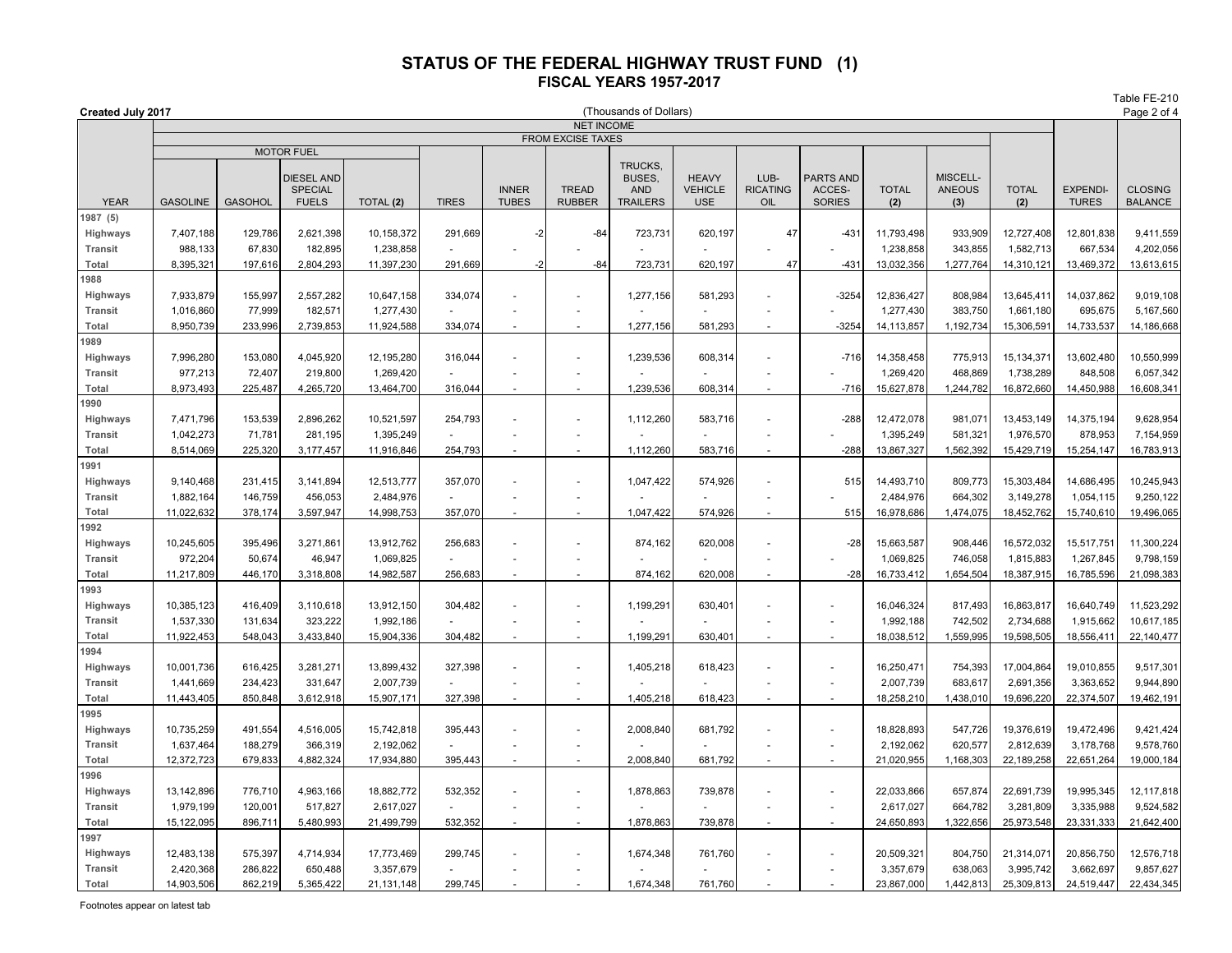Table FE-210

| Created July 2017 |                                               |                          |                              |              |              |                | (Thousands of Dollars) |                                 |                                |                |                           |              |                 |                          | Page 3 of 4    |
|-------------------|-----------------------------------------------|--------------------------|------------------------------|--------------|--------------|----------------|------------------------|---------------------------------|--------------------------------|----------------|---------------------------|--------------|-----------------|--------------------------|----------------|
|                   | <b>NET INCOME</b><br><b>FROM EXCISE TAXES</b> |                          |                              |              |              |                |                        |                                 |                                |                |                           |              |                 |                          |                |
|                   |                                               |                          | <b>MOTOR FUEL</b>            |              |              |                |                        |                                 |                                |                |                           |              |                 |                          |                |
|                   |                                               |                          | DIESEL AND<br><b>SPECIAL</b> |              |              | <b>INNER</b>   | <b>TREAD</b>           | TRUCKS.<br>BUSES,<br><b>AND</b> | <b>HEAVY</b><br><b>VEHICLE</b> | <b>TOTAL</b>   | MISCELL-<br><b>ANEOUS</b> | <b>TOTAL</b> | <b>EXPENDI-</b> | <b>NET</b>               | <b>CLOSING</b> |
| <b>YEAR</b>       | <b>GASOLINE</b>                               | <b>GASOHOL</b>           | <b>FUELS</b>                 | TOTAL (2)    | <b>TIRES</b> | <b>TUBES</b>   | <b>RUBBER</b>          | <b>TRAILERS</b>                 | <b>USE</b>                     | (2)            | (3)                       | (2)          | <b>TURES</b>    | <b>TRANSFERS</b>         | <b>BALANCE</b> |
| 1998              |                                               |                          |                              |              |              |                |                        |                                 |                                |                |                           |              |                 |                          |                |
| Highways          | 14, 101, 244                                  | 747,872                  | 4,989,057                    | 19,838,173   | 399,305      | $\overline{a}$ |                        | 2,040,532                       | 862,924                        | 23,140,934     | 1,165,698                 | 24,306,631   | 20,347,235      |                          | 16,535,084     |
| <b>Transit</b>    | 2,533,832                                     | 315,555                  | 637,445                      | 3,486,832    |              | ÷,             |                        |                                 |                                | 3,486,832      | 839,202                   | 4,326,034    | 4,132,993       | $\blacksquare$           | 10,050,668     |
| Total             | 16,635,076                                    | 1,063,427                | 5,626,502                    | 23,325,005   | 399,305      | $\blacksquare$ | ÷                      | 2,040,532                       | 862,924                        | 26,627,766     | 2,004,900                 | 28,632,665   | 24,480,228      | $\blacksquare$           | 26,858,752     |
| 1999              |                                               |                          |                              |              |              |                |                        |                                 |                                |                |                           |              |                 |                          |                |
| Highways          | 20,806,326                                    | 1,255,917                | 7,719,517                    | 29,781,760   | 416,034      | ÷.             | ä,                     | 2,809,900                       | 813,698                        |                | 1,821                     | 33,823,213   | 23,134,686      | $\overline{a}$           | 19,206,256     |
| <b>Transit</b>    | 3,892,032                                     | 513,536                  | 1,072,335                    | 5,477,903    |              | $\overline{a}$ | $\blacksquare$         |                                 |                                |                | 18                        | 5,477,921    | 5,775,469       | $\blacksquare$           | 9,753,121      |
| Total             | 24,698,358                                    | 1,769,453                | 8,791,852                    | 35,259,663   | 416,034      |                | $\sim$                 | 2,809,900                       | 813,698                        | $\overline{a}$ | 1,839                     | 39,301,134   | 28,910,155      | ÷                        | 28,959,377     |
| 2000              |                                               |                          |                              |              |              |                |                        |                                 |                                |                |                           |              |                 |                          |                |
| Highways          | 17,579,258                                    | 1,092,980                | 6,990,980                    | 25,662,931   | 442,134      | $\overline{a}$ |                        | 3,320,857                       | 921,289                        |                | $-94$                     | 30,347,117   | 26,999,828      | ÷.                       | 22,553,544     |
| <b>Transit</b>    | 3,223,234                                     | 515,834                  | 886,336                      | 4,625,403    |              | $\blacksquare$ |                        |                                 |                                |                | -3                        | 4,625,401    | 5,831,078       | $\blacksquare$           | 8,547,444      |
| Total             | 20,802,492                                    | 1,608,814                | 7,877,316                    | 30,288,334   | 442,134      |                |                        | 3,320,857                       | 921,289                        |                | $-97$                     | 34,972,518   | 32,830,906      | $\blacksquare$           | 31,100,988     |
| 2001              |                                               |                          |                              |              |              |                |                        |                                 |                                |                |                           |              |                 |                          |                |
| Highways          | 16,462,311                                    | 1,477,985                | 6,534,437                    | 24,474,733   | 342,723      |                |                        | 1,488,705                       | 609,61                         | 26,915,772     | 744                       | 26,916,515   | 29,098,372      | $\overline{\phantom{0}}$ | 20,371,688     |
| <b>Transit</b>    | 3,082,725                                     | 559,123                  | 911,224                      | 4,553,072    |              | $\overline{a}$ |                        |                                 |                                | 4,553,072      | 38                        | 4,553,110    | 5,731,827       | ٠                        | 7,368,727      |
| Total             | 19,545,036                                    | 2,037,108                | 7,445,661                    | 29,027,805   | 342,723      |                |                        | 1,488,705                       | 609,61                         | 31,468,844     | 782                       | 31,469,625   | 34,830,199      | ÷.                       | 27,740,415     |
| 2002              |                                               |                          |                              |              |              |                |                        |                                 |                                |                |                           |              |                 |                          |                |
| Highways          | 17,014,146                                    | 1,621,499                | 6,747,216                    | 25,382,861   | 351,326      | ÷.             | ÷                      | 1,265,718                       | 981,695                        | 27,981,600     | 1,337                     | 27,982,937   | 32,218,582      | L.                       | 16,136,043     |
| <b>Transit</b>    | 3, 151, 261                                   | 581,723                  | 888,008                      | 4,620,992    |              |                |                        |                                 |                                | 4,620,992      |                           | 4,620,992    | 5,893,122       | L.                       | 6,096,597      |
| Total             | 20, 165, 407                                  | 2,203,222                | 7,635,224                    | 30,003,853   | 351,326      | $\overline{a}$ | ÷                      | 1,265,718                       | 981,695                        | 32,602,592     | 1,337                     | 32,603,929   | 38,111,704      | $\overline{a}$           | 22,232,640     |
| 2003              |                                               |                          |                              |              |              |                |                        |                                 |                                |                |                           |              |                 |                          |                |
| Highways          | 16,963,589                                    | 1,994,951                | 6,950,010                    | 25,908,550   | 403,039      | ÷.             | ÷.                     | 1,709,668                       | 940,434                        | 28,961,691     | 2,681                     | 28,964,372   | 32,109,031      | $\overline{a}$           | 12,991,384     |
| <b>Transit</b>    | 3,143,016                                     | 705,956                  | 913,196                      | 4,762,168    |              |                |                        |                                 |                                | 4,762,168      | 109                       | 4,762,277    | 6,035,425       | L.                       | 4,823,449      |
| Total             | 20,106,605                                    | 2,700,907                | 7,863,206                    | 30,670,718   | 403,039      | ÷,             |                        | 1,709,668                       | 940,434                        | 33,723,859     | 2,790                     | 33,726,649   | 38,144,456      | $\overline{a}$           | 17,814,833     |
| 2004              |                                               |                          |                              |              |              |                |                        |                                 |                                |                |                           |              |                 |                          |                |
| Highways          | 14,776,773                                    | 4,485,353                | 7,285,859                    | 26,547,985   | 445,841      |                |                        | 1,846,613                       | 944,563                        | 29,785,002     |                           | 29,785,002   | 31,971,266      | $-1$                     | 10,805,119     |
| <b>Transit</b>    | 2,754,567                                     | 1,180,158                | 991,020                      | 4,925,745    |              |                |                        |                                 |                                | 4,925,745      | 25                        | 4,925,770    | 5,972,245       | ÷.                       | 3,776,974      |
| Total             | 17,531,340                                    | 5,665,511                | 8,276,879                    | 31,473,730   | 445,841      | $\overline{a}$ | $\sim$                 | 1,846,613                       | 944,563                        | 34,710,747     | 25                        | 34,710,772   | 37,943,511      | $\blacksquare$           | 14,582,093     |
| 2005              |                                               |                          |                              |              |              |                |                        |                                 |                                |                |                           |              |                 |                          |                |
| Highways          | 20,511,632                                    | ä,                       | 7,832,149                    | 28,343,781   | 467,079      | $\overline{a}$ | $\sim$                 | 2,992,692                       | 1,089,886                      | 32,893,438     | 15,125                    | 32,908,563   | 33,121,424      |                          | 10,592,258     |
| <b>Transit</b>    | 3,934,658                                     | $\overline{\phantom{a}}$ | 1,049,427                    | 4,984,085    |              |                |                        |                                 |                                | 4,984,085      |                           | 4,984,085    | 6,809,735       | $-1,085$                 | 1,950,239      |
| Total             | 24,446,290                                    | $\overline{\phantom{a}}$ | 8,881,576                    | 33,327,866   | 467,079      | $\sim$         | $\blacksquare$         | 2,992,692                       | 1,089,886                      | 37,877,523     | 15,125                    | 37,892,648   | 39,931,159      | $-1,085$                 | 12,542,497     |
| 2006              |                                               |                          |                              |              |              |                |                        |                                 |                                |                |                           |              |                 |                          |                |
| Highways          | 20,071,945                                    | ÷,                       | 8,089,815                    | 28, 161, 760 | 488,210      | ÷,             |                        | 3,618,945                       | 1,403,550                      | 33,672,465     | 29,139                    | 33,701,604   | 33,912,089      | $-1,367,756$             | 9,014,017      |
| <b>Transit</b>    | 3,759,352                                     | ä,                       | 1,098,244                    | 4,857,596    |              |                | ÷,                     |                                 |                                | 4,857,596      |                           | 4,857,596    | 1,952,116       | 1,367,756                | 6,223,475      |
| Total             | 23,831,297                                    |                          | 9,188,059                    | 33,019,356   | 488,210      |                |                        | 3,618,945                       | 1,403,550                      | 38,530,06      | 29,139                    | 38,559,200   | 35,864,205      |                          | 15,237,492     |
| 2007              |                                               |                          |                              |              |              |                |                        |                                 |                                |                |                           |              |                 |                          |                |
| Highways          | 20,641,625                                    | ÷                        | 8,347,277                    | 28,988,902   | 460,957      | $\overline{a}$ | $\blacksquare$         | 3,809,479                       | 1,010,866                      | 34,270,204     | 18,706                    | 34,288,910   | 34,979,234      | $-213,261$               | 8,110,432      |
| <b>Transit</b>    | 3,944,997                                     | ä,                       | 1,165,726                    | 5,110,723    |              | ä,             | ÷                      |                                 |                                | 5,110,723      |                           | 5,110,723    | 4,205,688       | 177,276                  | 7,305,786      |
| Total             | 24,586,622                                    | ä,                       | 9,513,003                    | 34,099,625   | 460,957      | ÷.             | ÷                      | 3,809,479                       | 1,010,866                      | 39,380,927     | 22,853                    | 39,403,780   | 39,184,922      | $-35,985$                | 15,416,218     |
| 2008              |                                               |                          |                              |              |              |                |                        |                                 |                                |                |                           |              |                 |                          |                |
| Highways          | 20,557,336                                    | ÷,                       | 7,895,817                    | 28,453,153   | 386,627      |                |                        | 1,445,621                       | 1,038,312                      | 31,323,713     | 20,617                    | 31,344,330   | 37,011,932      | 7,589,400                | 10,032,230     |
| <b>Transit</b>    | 3,899,704                                     | L.                       | 1,143,127                    | 5,042,831    |              |                |                        |                                 |                                | 5,042,831      |                           | 5,042,831    | 5,989,594       | 427,599                  | 6,786,622      |
| Total             | 24,457,040                                    |                          | 9,038,944                    | 33,495,984   | 386,627      |                |                        | 1,445,621                       | 1,038,312                      | 36,366,544     | 20,617                    | 36,387,161   | 43,001,526      | 8,016,999                | 16,818,852     |

Footnotes appear on latest tab